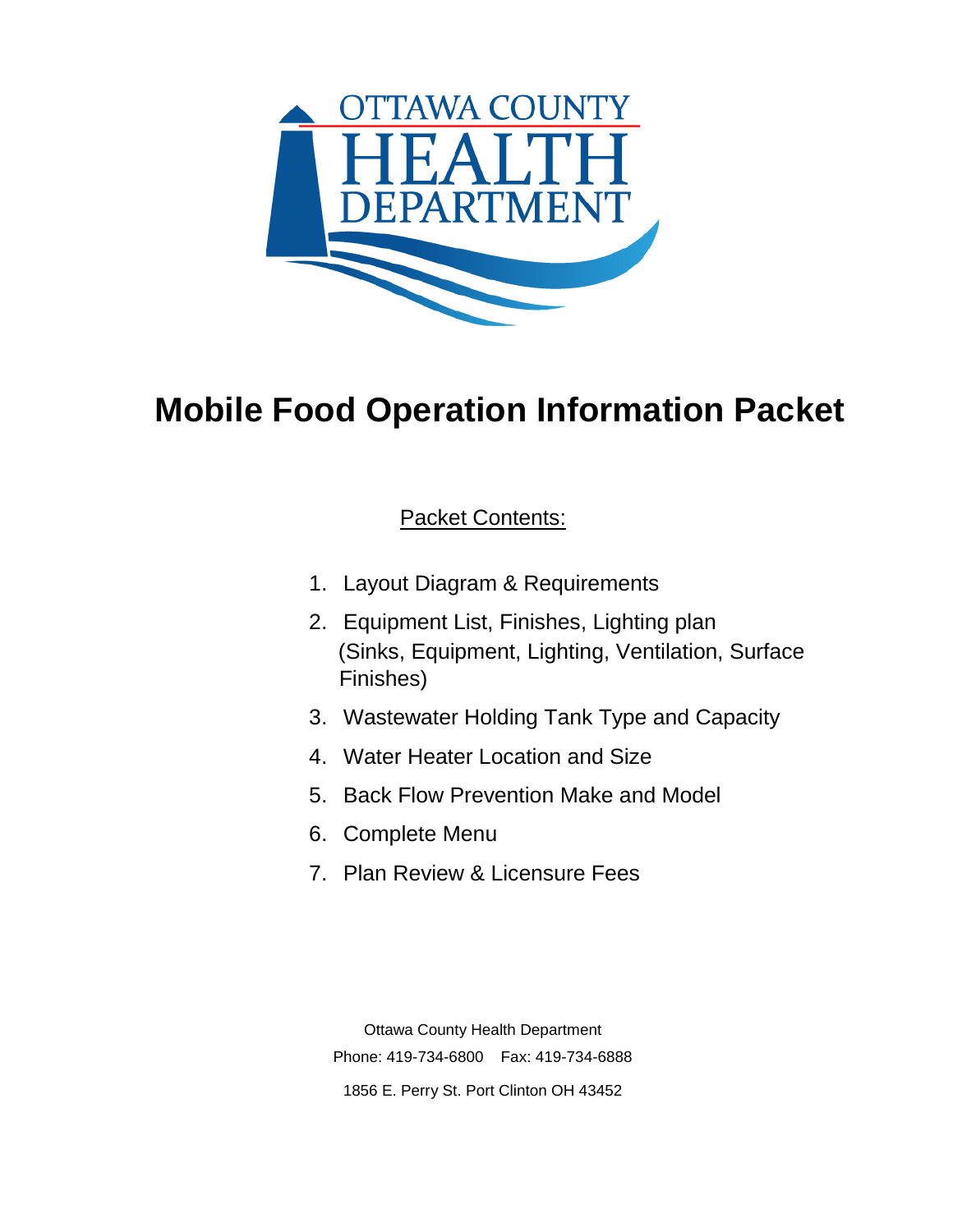## **Mobile Food Operation Information Packet**

The information contained within this booklet will aid you in the development of your new Mobile Food Operation.

To begin the development process, the following steps must be followed:

**Step 1:** A layout of your unit and equipment list must be submitted to and approved by our department before any operations. Our department is allotted up to 30 days to review and either approve or disapprove the layout specifications, thus it is necessary to submit this information quickly. The completed plan review application and fee must be submitted at the same time you submit your layout packet.

**Step 2:** Once the plan review is approved and an approval letter has been received. Please contact the department to schedule a pre-opening inspection when you are ready to operate. During the pre-opening inspection, a sanitarian will verify that equipment is operating properly and that plans are accurate.

Please read the information contained in this booklet carefully. Most areas of layout specifications and other pertinent information and phone numbers are covered. However, if you have any questions, please contact our department and we will be happy to guide you through the development process.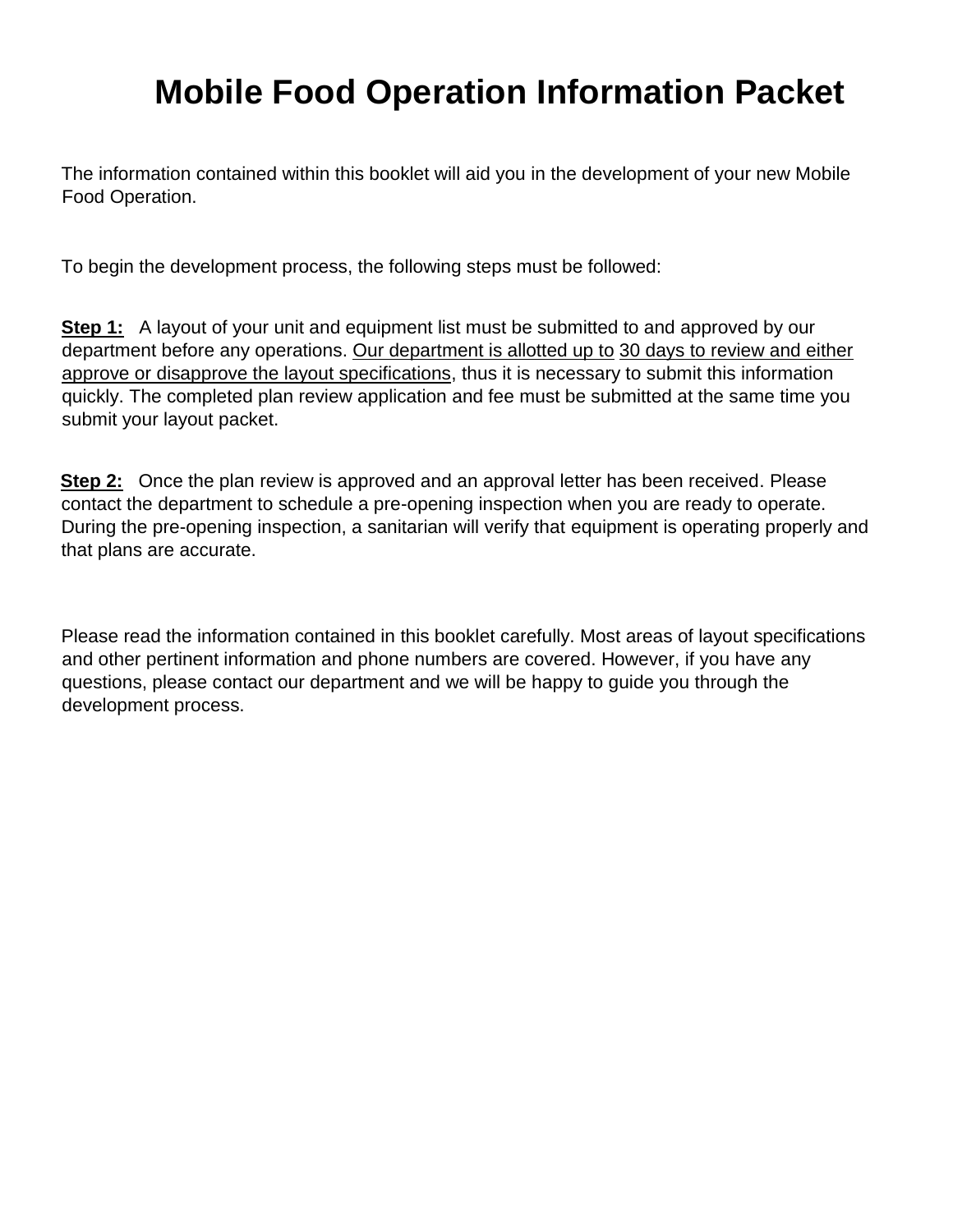### **Plan Submission Contents**

A proper set of plans must include the following:

- 1. Exact placement of all equipment within the unit (sinks, coolers, freezers, cooking equipment, etc.)
- 2. The finishes that will be installed on all floors, walls, and ceilings. Example: Floor= Quarry Tile, Walls= Laminate Panels, etc.
- 3. The number and exact locations of lighting fixtures.
- 4. A listing of all food service equipment with the make and model numbers.
- 5. Scale of the diagram
- 6. A complete list (menu) of all foods to be prepared and served.
- 7. Location of all windows and doors.
- 8. Holding tank and water heater specifications and locations.



### **Example of a proper set of food facility plans:**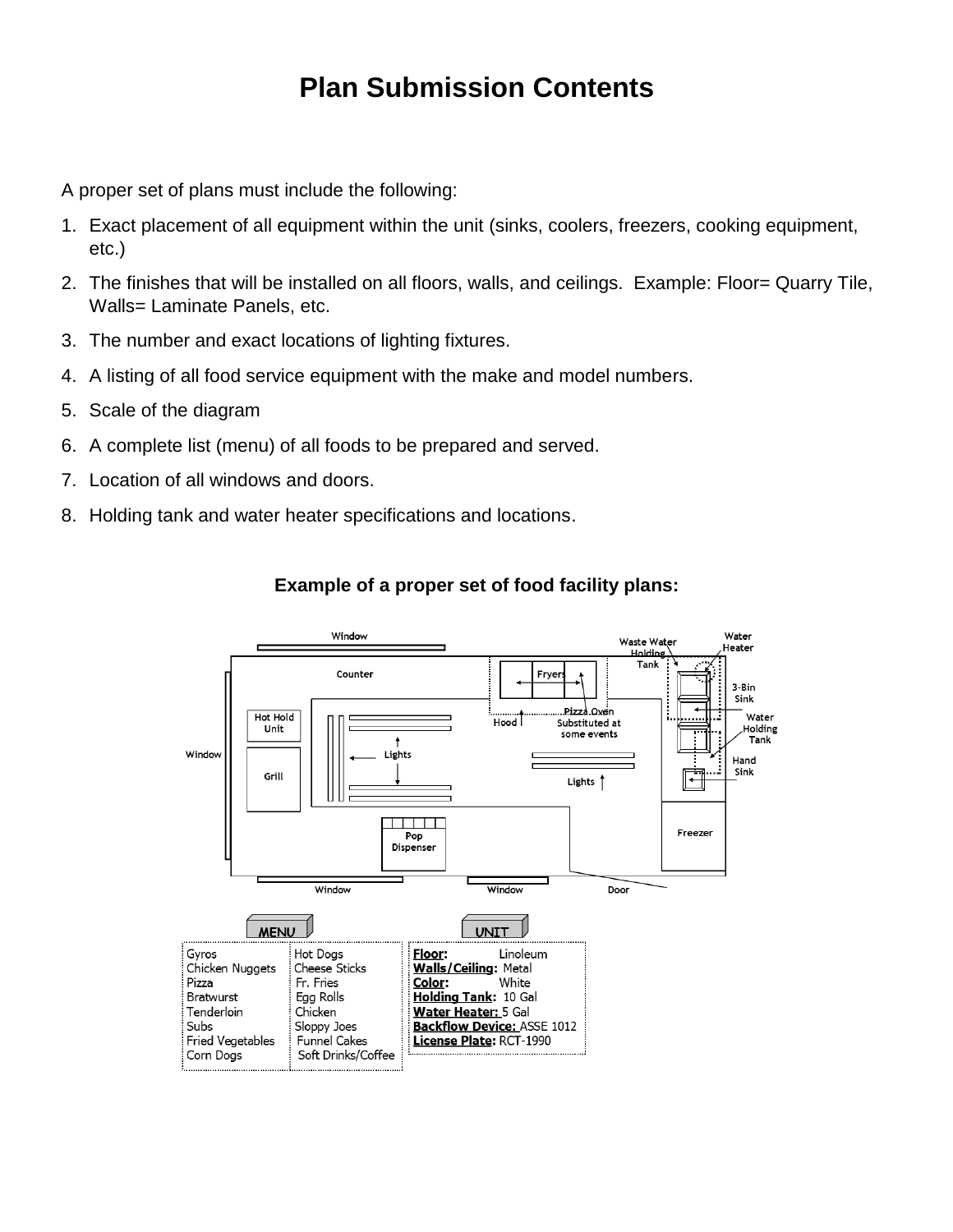## **Requirements**

**Equipment**: All food service equipment (Refrigeration, Freezers, Stove, Ovens, etc.) must be commercial—grade. Commercial– grade equipment is usually stamped with an NSF (National Sanitation Foundation) label. Equipment List must include make and model # of each individual piece of equipment.

**Lighting**: Lighting must be of proper intensities and properly shielded to protect against food contamination from glass during breakage.

#### **Intensities**

| Preparation & Cooking     | 50 Foot-candles |
|---------------------------|-----------------|
| Dishwashing & Handwashing | 20 Foot-candles |
| Inside Equipment          | 20 Foot-candles |
| Dry Storage               | 10 Foot-candles |

**Finishes**: Floors, walls, and ceiling must be constructed of smooth, durable, and cleanable materials. The chart provides an outline of acceptable surface finishes. This list is not all inclusive; thus please contact our department with questions on other finishes that may meet proper requirements.

#### **Examples**

| <b>Floors</b>      | Walls                           | <b>Ceilings</b>        |
|--------------------|---------------------------------|------------------------|
| Quarry             |                                 |                        |
| <b>Tiles</b>       | Prep/Washing: Marlite Tiles     | <b>Stainless Steel</b> |
| <b>Vinyl Tiles</b> | Prep/Washing: Ceramic Tiles     |                        |
| Solid Vinyl        | Prep/Washing: Stainless Steel   |                        |
|                    | <b>Cooking: Stainless Steel</b> |                        |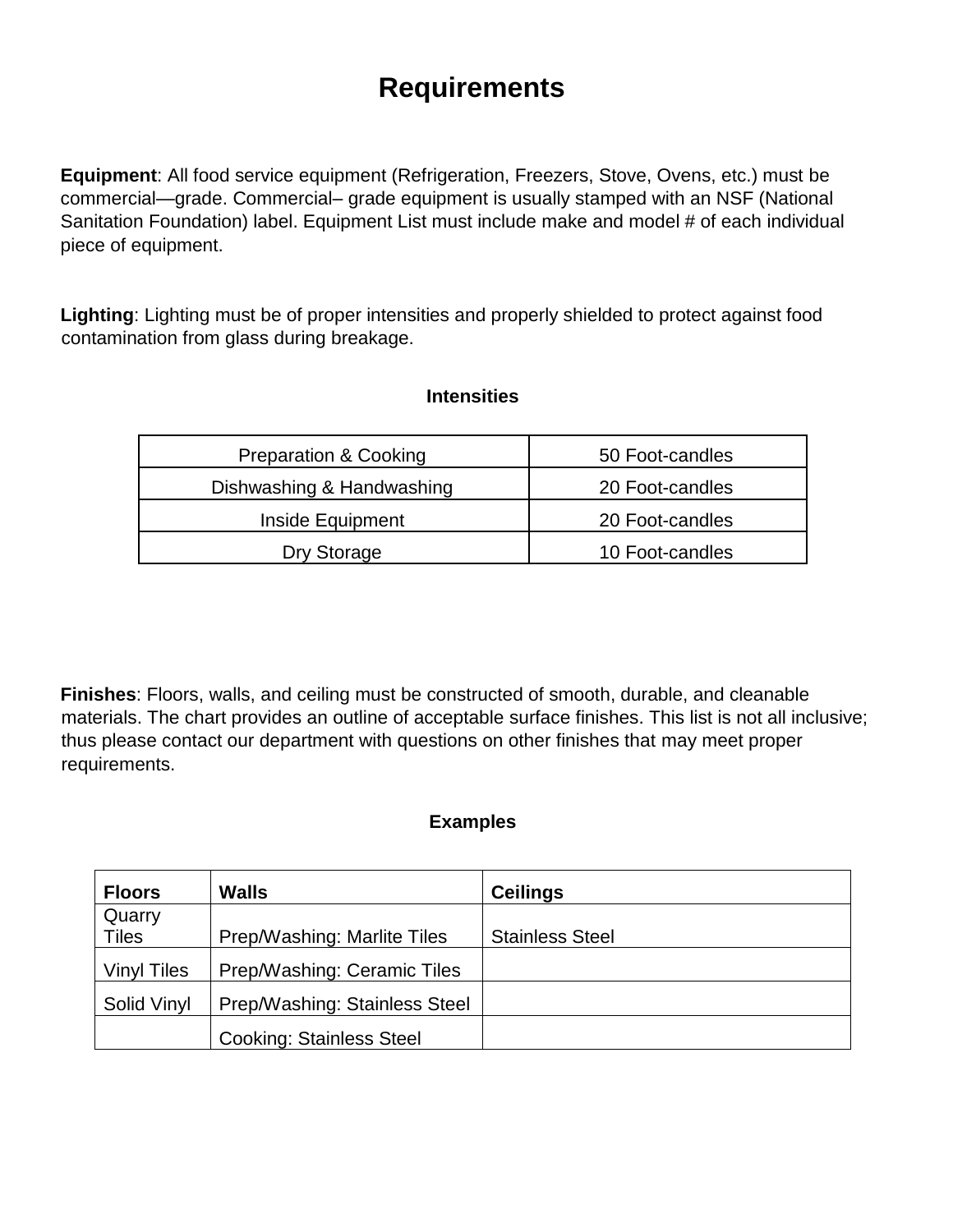**Holding Tanks, Backflow Devices and Hot Water**: A holding tank of adequate capacity must be provided for wastewater disposal. A backflow prevention device must be installed on the water supply line, ASSE 1012 or ASSE 1024 required. A water heater is required for a constant supply of hot water. Hand sinks minimum temperature requirements are 100F. Three-compartment sink minimum temperature requirements are 110F.

**Identification**: A sign or lettering must be provided on the unit to indicate: Name of Operation, City, State, Zip Code and Telephone Number. Lettering must be a minimum of 3" (inches) in height.

**Other requirements**: A fully charged fire extinguisher must be provided for fire protection. A proper sanitizer is required for use in the three-compartment sink and for sanitizing equipment and food contact surfaces. Mobile units must provide sanitizer test tape for testing sanitizer(s) strength. A functional probe thermometer must be provided for testing food temperatures (0-220F). Gloves or other barriers must be worn when handling all ready-to-eat foods. Hats or hairnets must be worn during operations.

## **2022 Fee Schedules**

In order for the plans to be reviewed, the owner/operator must FIRST submit a "Food Service Plan Review Application," attached below.

#### **2022 License Fees- Mobile Food**

| <b>CLASS</b> |         | LOCAL FEE   STATE FEE | <b>TOTAL FEE</b> |
|--------------|---------|-----------------------|------------------|
| Mobile       | \$56.07 | \$28.00               | \$84.07          |

Note. Plan review fees are not applicable for Mobile Food Operations